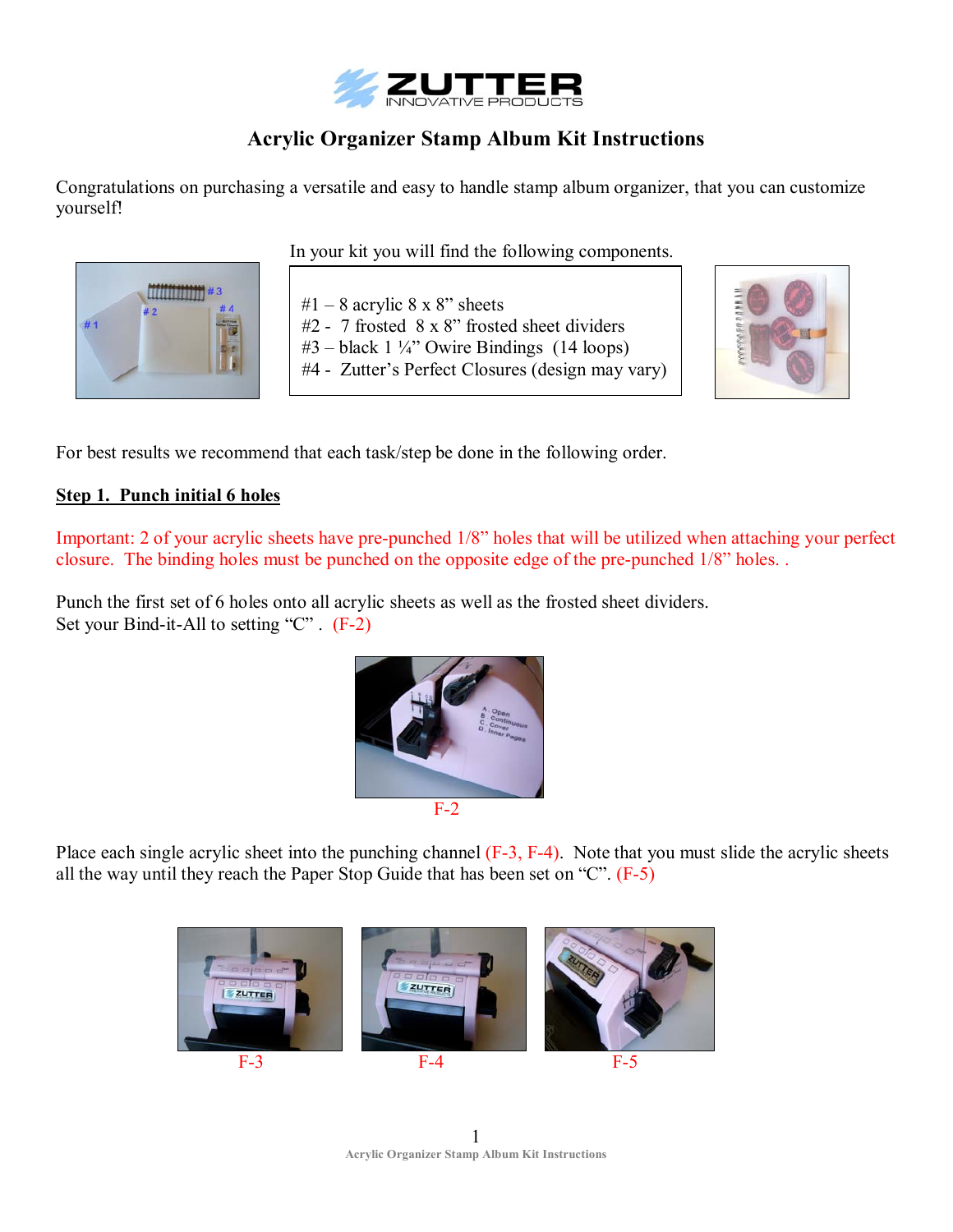

Once the acrylic has been set in the proper position laying flat on the punching channel of the Bind-it-All and against the paper stop guide (setting "C"), bring down the handle on the Bind-it-All to punch out the initial set of 6 holes. (F-6). Continue this step on all 8 clear acrylic sheets.



Maintain Bind-it-All on setting "C". Now proceed to punch the first set of 6 holes onto the frosted sheet dividers.

You may take up to 4 frosted sheet dividers at a time and place them into the punching channel (F-7, F-8). Note that you must slide your frosted sheet dividers all the way until they reach the Paper Stop Guide that has been set on  $C$ . (F-9). Continue this step on all 7 frosted sheet dividers.



By this point you should already have the 6 initial punch holes on all acrylic sheets as well as the frosted sheet dividers. (F-10, F-11)





2 **Acrylic Organizer Stamp Album Kit Instructions**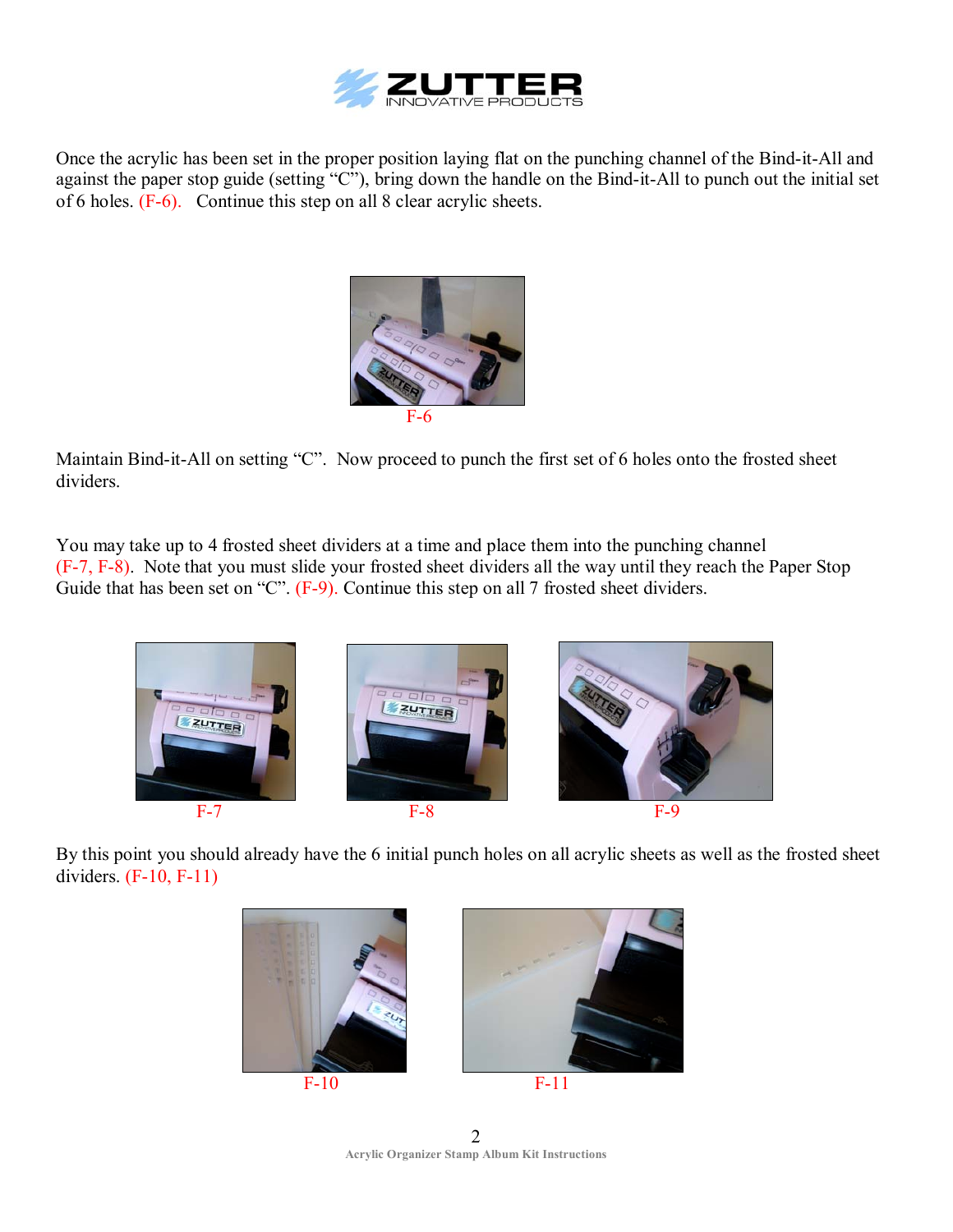

### **Step 2 – Punch the second series of 6 holes**

Continue to punch the second series of 6 holes on all acrylic sheets as well as 7 frosted sheet dividers.

Start by taking the pre-punched single acrylic sheets (with 6 hole punch outs) and placing them into the punching channel of the Bind-itAll  $(F-12)$  (Paper Stop Guide must be set on "A"). Slide the acrylic sheets past the Paper Stop Guide.  $(F-13)$ . Find the  $5<sup>th</sup>$  punched hole in order to engage the Paper Stop Guide tab into the pre-punched  $5<sup>th</sup>$  hole. (F-14) Slide Paper Stop Guide onto position  $B$ <sup>n</sup>.



Once the Paper Stop Guide tab has been engaged into the  $5<sup>th</sup>$  pre-punched hole be sure and keep the acrylic sheet flat and straight in the Bind-it-All punching channel. It is essential to apply downward pressure on the acrylic sheet on the side opposite the Paper Stop Guide. (F-15). (**Applying downward pressure on the acrylic sheet on the proper side will ensure that all holes end up in a perfect straight line).** 





Continue punching the 8 acrylic sheets until you complete the second set of 6 holes onto all acrylic sheets. (F-16) (All acrylics should now have 12 holes).

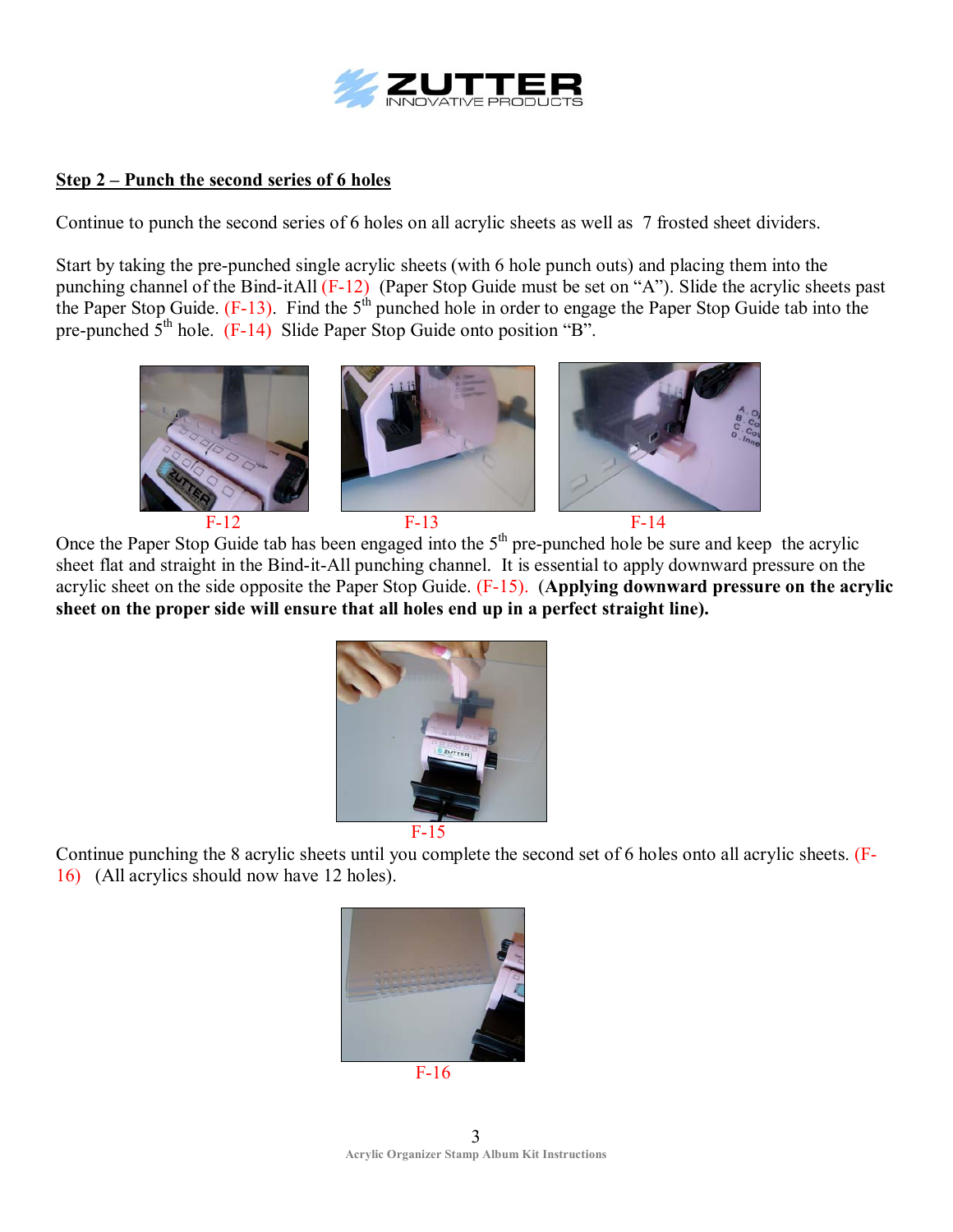

Now punch the second set of 6 holes onto the frosted sheet dividers. In this case you may take as many as 4 of them at a time. Place them into the punching channel of the Bind-it-All. (Paper Stop Guide must be set on "A") Slide the frosted sheet dividers past the Paper Stop Guide.  $(F-17)$ . Find the 5<sup>th</sup> punched hole in order to engage the Paper Stop Guide tab into the pre-punched  $5^{\text{th}}$  hole. (F-18) Slide the Paper Stop Guide onto position  $B^{\prime\prime}$ . (F-19)



Once the Paper Stop Guide tab has been engaged into the  $5<sup>th</sup>$  pre-punched hole be sure and keep the frosted divider sheets flat and straight in the Bind-it-All punching channel. It is essential to apply downward pressure on the frosted divider sheets on the side opposite of the Paper Stop Guide. **(Applying downward pressure on the frosted divider sheets on the proper side will ensure that all holes end up in a perfect straight line)**. (F-20)



By now you should have 12 punched holes on both the acrylic sheets and the frosted divider sheets. (F-21)



4 **Acrylic Organizer Stamp Album Kit Instructions**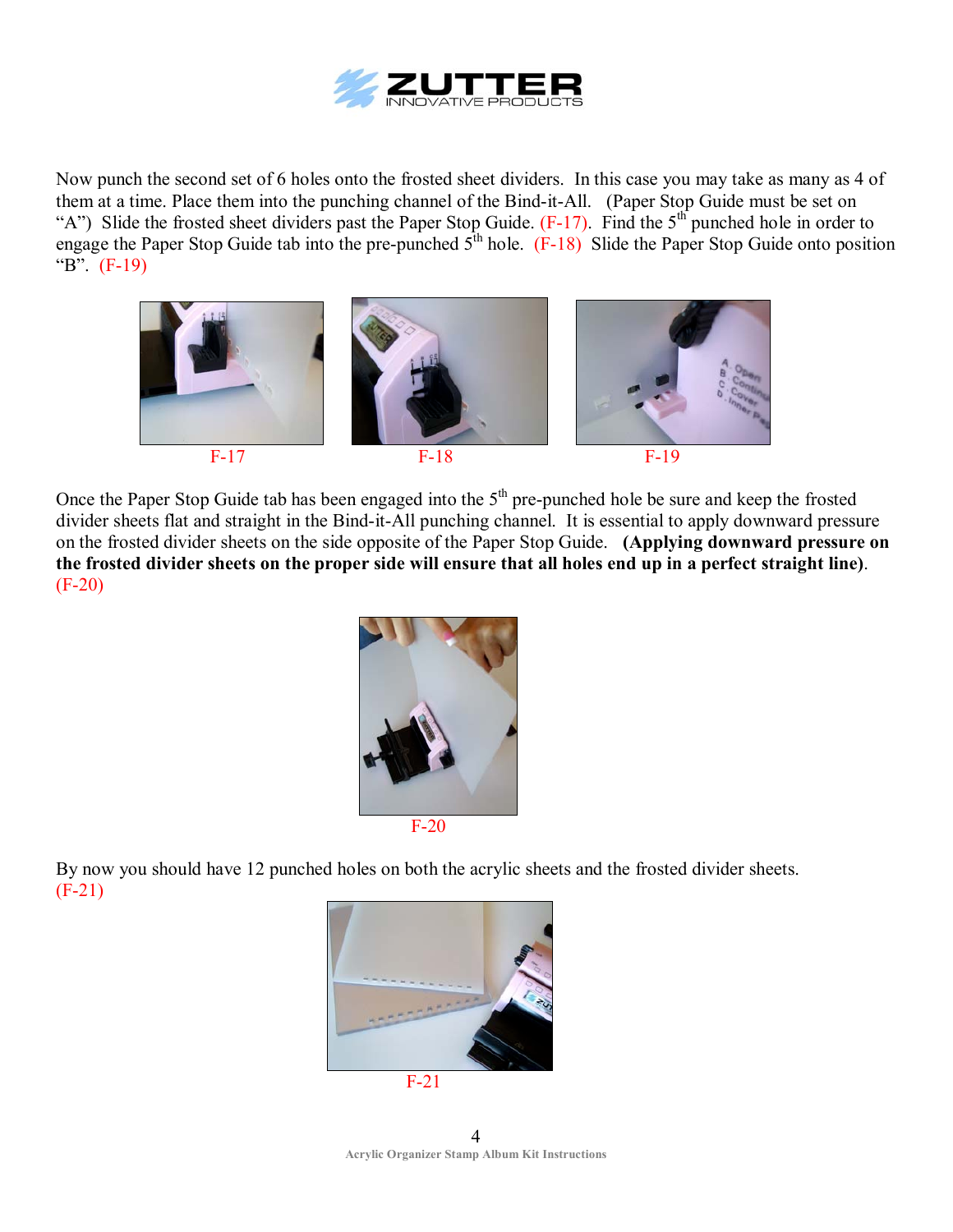

#### **<u>Step 3 – Punch the final set of holes</u>**

Continue to make the final series of holes onto both the acrylic sheets and frosted divider sheets.

Taking an individual acrylic sheet and place it into the punching channel of the Bind-it-All (the Paper Stop Guide must be set on "A") slide the acrylic sheet past the paper stop guide until you reach the  $7<sup>th</sup>$  pre-punched hole. (F-22, F-23) Important to note before you bring down the handle for the final hole punching: the acrylic sheet must line up with the edge of the machine opposite the side of the paper stop guide (F-24).



On the final punching remember to apply downward pressure on the acrylic sheet on the side opposite of the Paper Stop Guide. **(Applying downward pressure on the acrylic sheet on the proper side will ensure that all holes end up in a perfect straight line).**

Once you have successfully punched the final holes on the acrylic sheets, proceed to punch the final holes on the frosted divider sheets. Follow the same instructions as noted on step 3 for the acrylic sheets, with the exception that with your frosted divider sheets you may punch up to 4 sheets at a time. (F-25, F-26, F-27).



You now have a total of 14 holes on both the acrylic sheets and frosted divider sheets.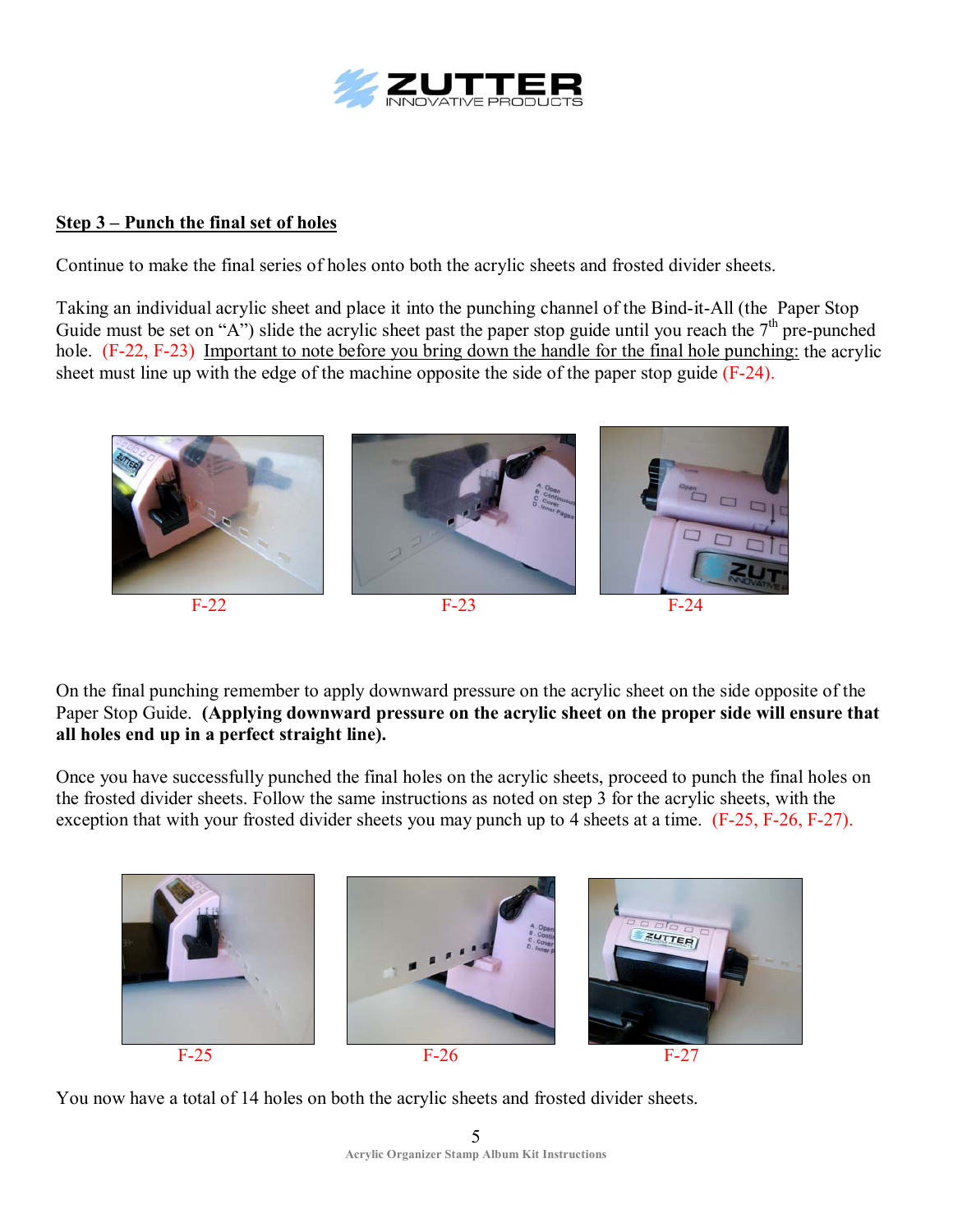

# **<u>Step 4 – Corner Rounding - Optional</u>**

You may select to round off all corners on both acrylic (F-28) and frosted divider sheets. (F-29,F-30)



### **<u>Step 5 – Perfect Closure Installation</u>**

Note that on two of the acrylic sheets there are pre-punched 1/8" holes. (F-31). One hole will be for the front cover closing buckle and the second one will be for the back cover leather strap.



On one of the acrylic sheets with 1/8" hole place the buckle as shown. (F-32.F-33, F-34)



6 **Acrylic Organizer Stamp Album Kit Instructions**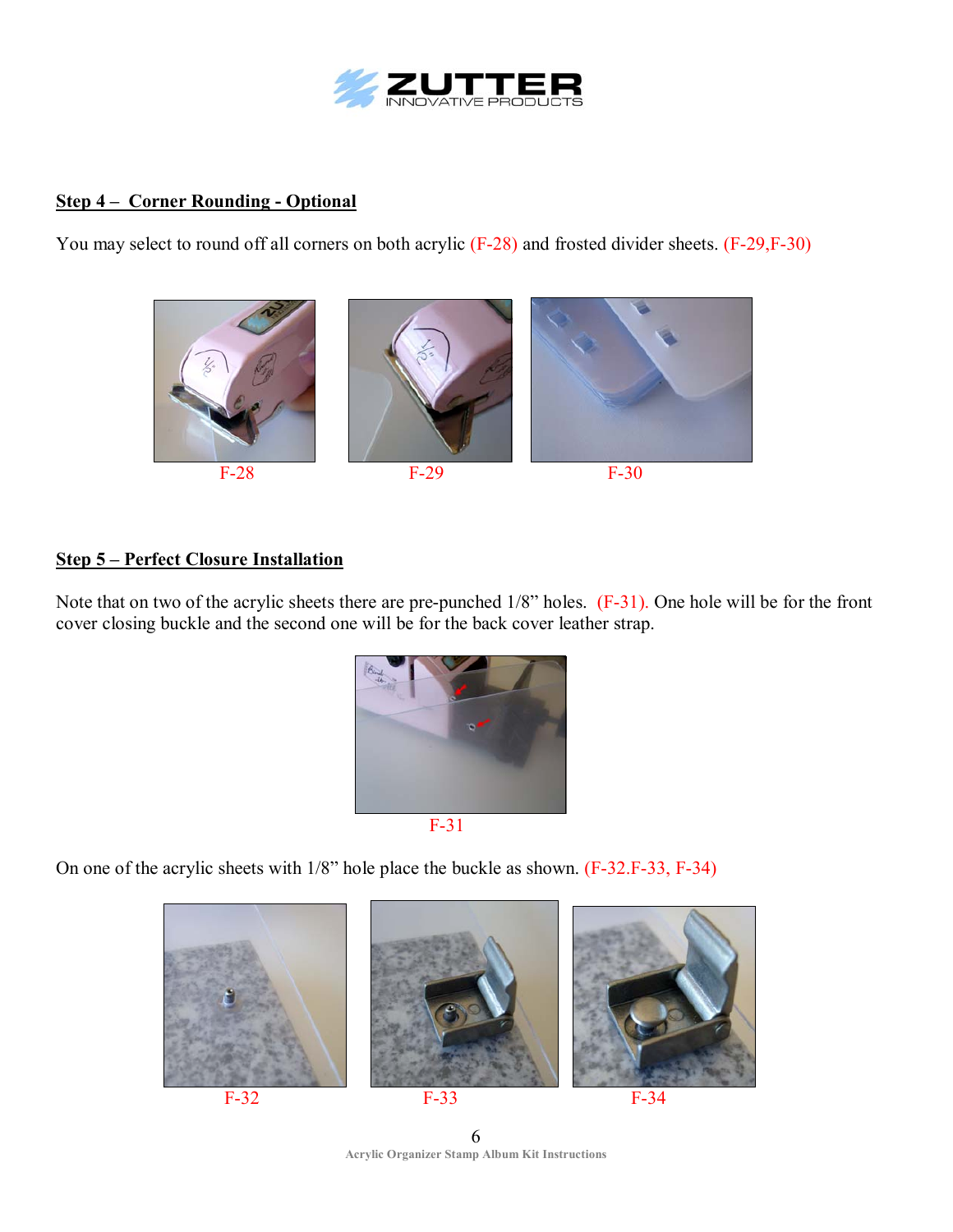

Secure the rivet on the buckle as shown (F-35) utilizing the included wooden dowel tool provided with the closure or as shown on  $(F-36)$  utilizing Zutter's Rivet Setter  $(F-37)$ .





The goal is to flatten the cap of the rivet while tightly securing the buckle onto the acrylic front cover. (F-38, F-39, F-40)









Proceed by installing the leather strap onto the back cover with the 1/8" hole.  $(F-41, F-42, F-43).$ 



7 **Acrylic Organizer Stamp Album Kit Instructions**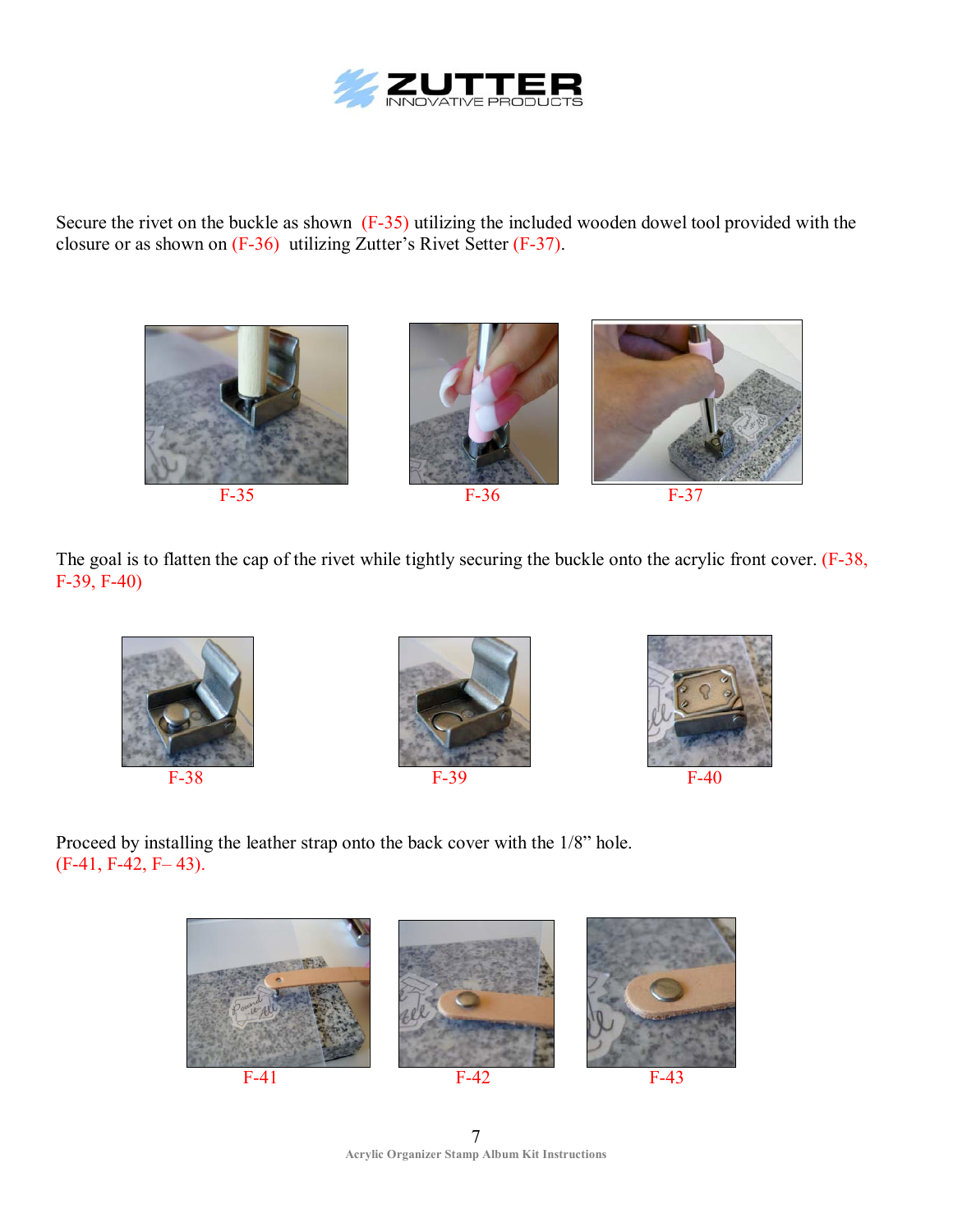

### **<u>Step 6 – Prepare to bind your album</u>**

Organize the acrylic sheets and frosted divider sheets. Start off with the acrylic that has the closure buckle attached to it, followed by a frosted sheet. Continue stacking all of the acrylics one after another remembering to separate them by your frosted divider sheets as shown on (F-44, F-45). Note that the leather strap is on the back cover acrylic sheet.







Rotate the back cover with the leather strap 360 degrees as shown on (F-46, F-47, F-48, F-49, F-50)